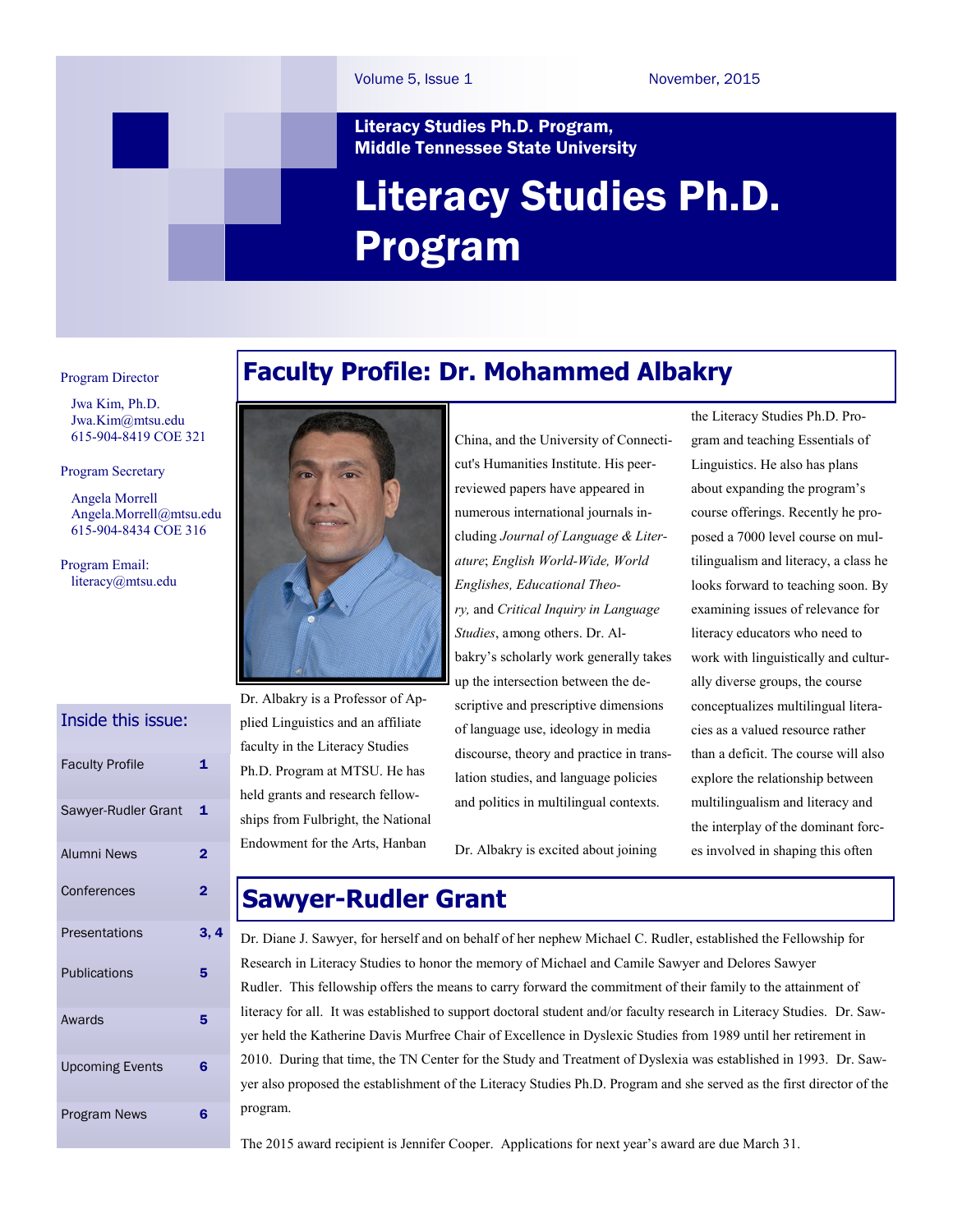#### GOT NEWS?

We would like to publish your news in our newsletters. Please let us know if you have published, presented, or performed other newsworthy events!

Also, if you have questions regarding the program, please email us and we will try to provide the answers in the next newsletter.

Email: pkw2f@mtmail.mtsu.edu Amy.elleman@mtsu.edu

#### **Fall Semester Dates**

**Spring registration begins**  November 9, 2015

**Thanksgiving break** November 25-27, 2015

**Last day of classes** December 2, 2015

**Final Exams** December 4-10, 2015

**Middle Tennessee State University Literacy Studies Ph.D. Program MTSU Box 402 Murfreesboro, TN - 37132**

#### **Newsletter Editors**

**Kelli Wallace pkw2f@mtmail.mtsu.edu**

**Dr. Amy Elleman amy.elleman@mtsu.edu**



## **Alumni News: Davonna Thomas**

After graduating with her doctorate in May 2013, Davonna adjuncted at MTSU and Motlow State Community College for one semester. She then accepted a full-time faculty position at Coastal Carolina Community College in Jacksonville, North Carolina. There, she serves as an English instructor and Developmental Reading & English (DRE) Coordinator. She helped to develop curricula, course materials, and exams for four new developmental courses in response to the North Carolina Community College System Developmental Reading & English redesign.



Davonna published a peer-reviewed article this year in which she discussed how the shift in developmental reading and writing instruction at the college level (i.e., integration, acceleration, increased rigor, etc.) is creating new, exciting opportunities for developmental instructors and librarians to collaborate. She recently co-presented at the North Carolina Library Association (NCLA) Conference, where she discussed a scaffolded approach to developmental information literacy instruction.

## **Fall/Spring Conferences**

### Upcoming Conferences

Southwest Educational Research Association (SERA), New Orleans, LA **February 10-12, 2016**

Society for Research on Educational Effectiveness, Washington, D.C. **March 2-5, 2016**

### Calls for Papers

Association for Psychological Science, Chicago, IL **Deadline: 12/1/2015 (symposia); 1/31/2016 (posters)**

Society for the Scientific Study of Reading, Porto, Portugal **Deadline: Posters & Spoken Papers: 12/15/2015**

Psychometric Society, Asheville, NC **Deadline: 3/1/2016**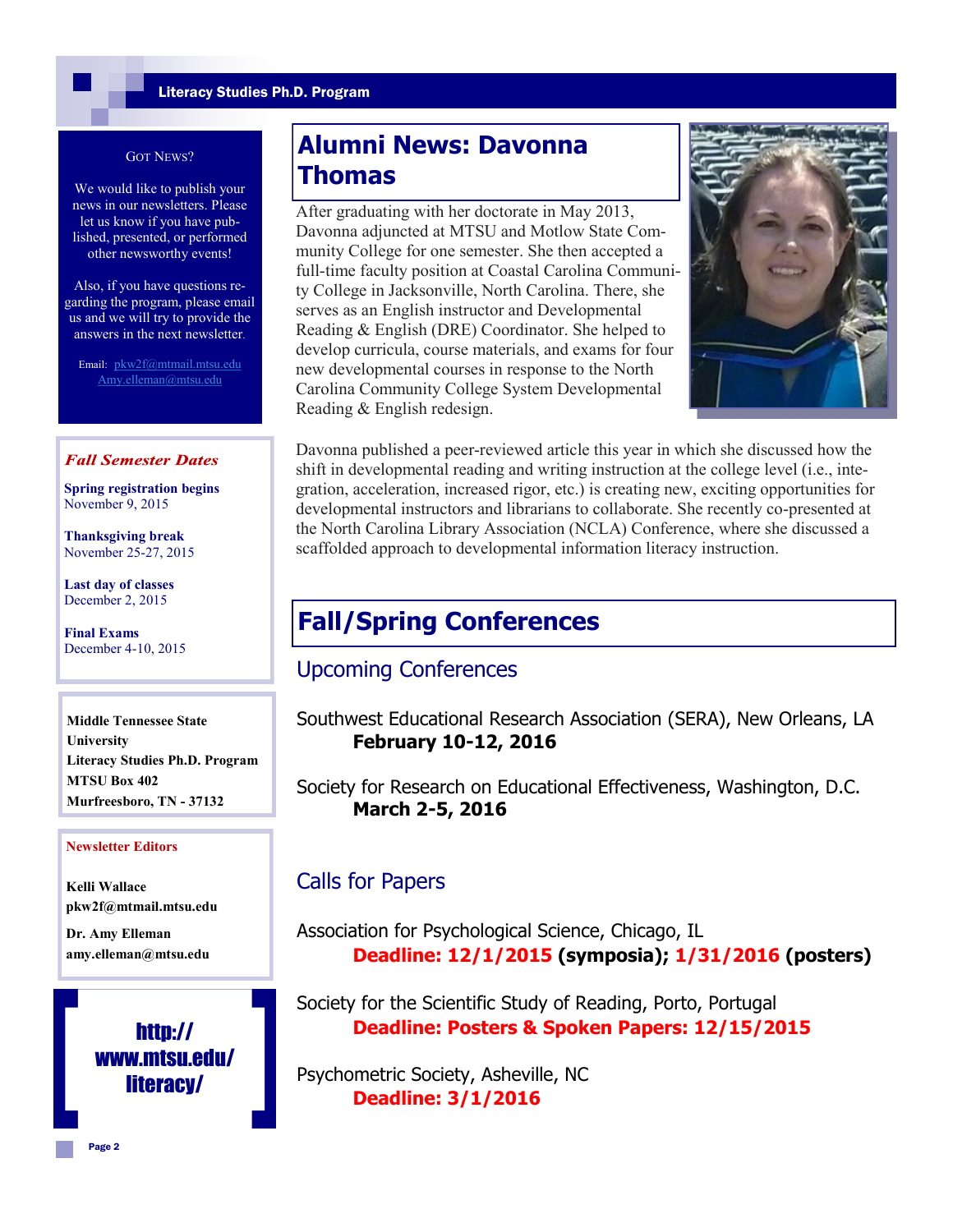### **Presentations**

- Clemens, N., Simmons, L., Davis, J., Simmons, D., & Oslund, E.L. (2015, February). What do reading comprehension tests measure with struggling adolescent readers? Spoken panel presentation at the Pacific Coast Research Conference, San Diego, CA.
- Coggins, J. (2015). Application of item response theory (IRT) to high school reading comprehension assessment. Poster session presented at the Twenty-Second Annual Meeting of the Society for the Scientific Study of Reading, Hawaii.
- Coggins, J., Cooper, J., & Kim, J. K. (July, 2015). *Psychometric analyses of high school reading comprehension assessments: Comparisons using Classical Test Theory (CTT) and Item Response Theory (IRT).* Poster session presented at the Twenty-Second Annual Meeting of the Society for the Scientific Study of Reading, Hawaii.
- Davis, J. L., Fogarty, M., Oslund, E.L., Simmons, D., Anderson, L., & Clemens, N. (2015, February). Exploration of implementation fidelity in the context of a reading comprehension intervention. Poster presented at the Pacific Coast Research Conference, San Diego, CA.
- Davis, J.L., & Oslund, E.L. (2015, April). Role of fidelity of implementation in reading comprehension interventions for struggling readers. Poster presented at Exceptional Children Convention and Expo, San Diego, CA.
- Elleman, A. M., Barth, A., & Oslund, E.L. (2015, February). 'It's elementary, my dear Watson' except, of course, when trying to discover what works for improving comprehension in adolescent readers: Evaluating the impact of the reading detectives program, a multi-strategy inference intervention for adolescents. Spoken panel presentation at the 22nd Annual Meeting of the Pacific Coast Research Conference in San Diego, CA.
- Elleman, A. M., & Talbert, S. (2015, April). Searching for deeper meaning: Evidence-based inference strategies for increasing the reading comprehension of struggling readers. Spoken presentation at the southern regional International Dyslexia Association, Nashville, TN.
- Fogarty, M., Anderson, L., Simmons, D.C., Davis, J.L., Oslund, E.L., Clemens, N., & Simmons, L. (2015, April). Investigating the effects of an Ipad enhanced comprehension intervention for adolescents with reading difficulties. Spoken panel presented at Exceptional Children Convention and Expo, San Diego, CA.
- Fogarty, M., Simmons, D., Anderson, L., Davis, J., Oslund, E.L., & Simmons, L. (2015, February). An examination of the effects of a technology-mediated intervention on adolescent struggling readers' comprehension. Spoken panel presentation at the Pacific Coast Research Conference, San Diego, CA.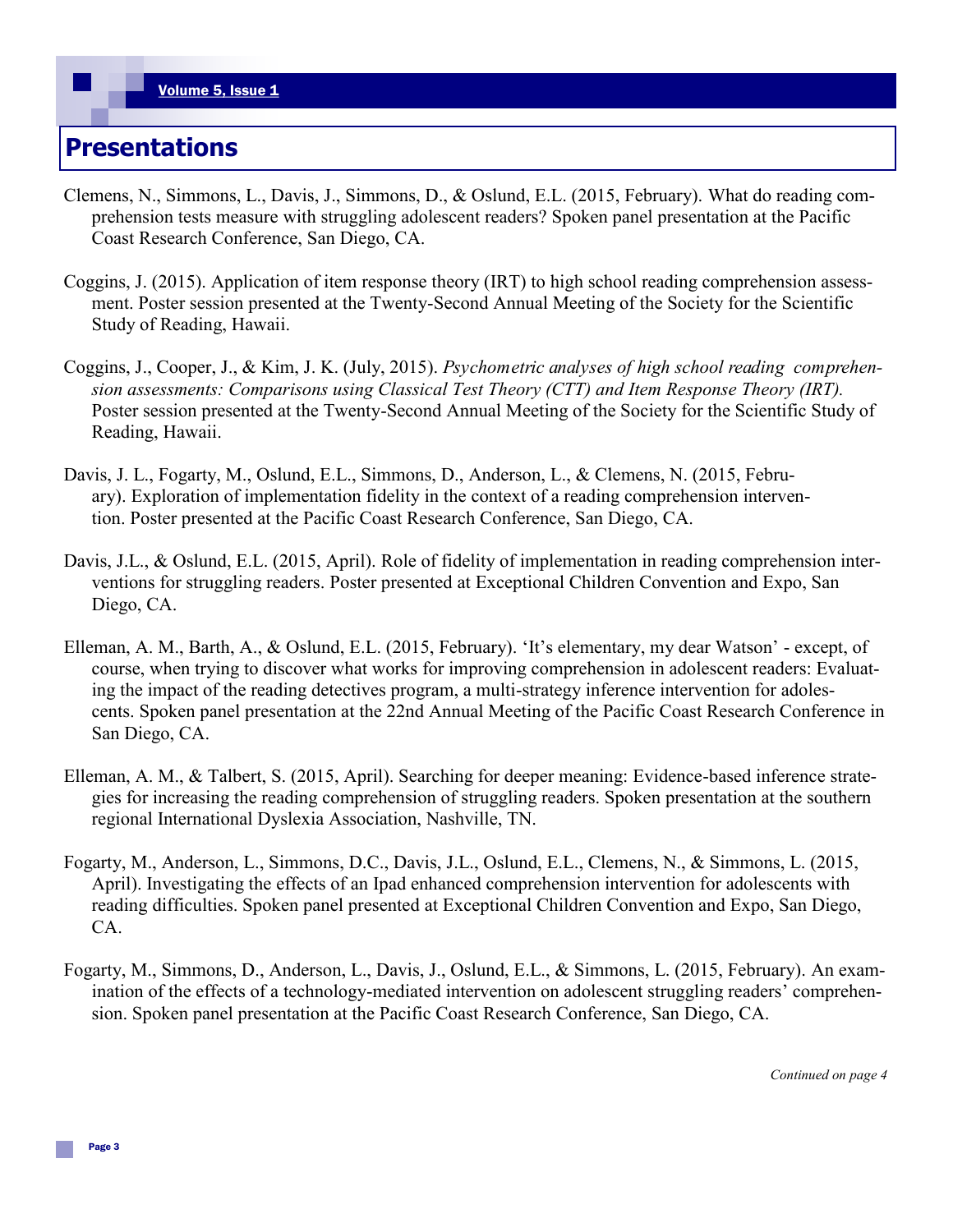# **Presentations**

- Fotidzis, T. S., & Kim, J. K. (July, 2015). Item validation for a 5th grade CCSS reading comprehension test for SpEd and non-SpEd students. Poster session presented at the Twenty-Second Annual Meeting of the Society for the Scientific Study of Reading, Hawaii.
- Ki, E.-J., Park, H., & Kim, J. K. (2015, August). *A Reliable and Valid Measure of Strategic Decision.* Paper presented at Association for Education in Journalism and Mass Communication at San Francisco, CA.
- Kim, J. K., & Fotidzis, T. S. (July, 2015). Differential item functioning (DIF) analysis for the second grade E2L and non-E2L students on a reading comprehension test. Poster session presented at the Twenty-Second Annual Meeting of the Society for the Scientific Study of Reading, Hawaii.
- Kim, Weon. (2015). Comparisons of IRT and TRT models for a testlet-based test of eighth-grade reading comprehension. Poster session presented at the Twenty-Second Annual Meeting of the Society for the Scientific Study of Reading, Hawaii.
- Moon, H., Kotz, S., & Magne, C. (2015). Regular meter facilitates semantic integration during silent reading. Poster presentation at the Seventh Meeting of the Society for the Neurobiology of Language, Oct 14-17, Chicago, IL.
- Oslund, E.L., Simmons, D., & Clemens, N. (2015, February). Multicomponent models of struggling and adequate adolescent readers' comprehension. Spoken panel presentation at the Pacific Coast Research Conference, San Diego, CA.
- Oslund, E.L., Simmons, D.C., & Clemens, N. (2015, July). Multicomponent reading comprehension models: A latent profile analysis of struggling and adequate adolescent readers. Poster session presented at the Twenty-Second Annual Meeting of the Society for the Scientific Study of Reading, Hawaii.
- Rollins, A., & Oslund, E.L. (2015, April). Linguistic input of fathers during a picture book reading activity. Poster presented at Play Symposium, Murfreesboro, Tennessee.
- Rollins, A., Oslund, E.L. (2015, March). What are the differences in language use between mothers and fathers during child interaction. Poster presented at MTSU Scholar's Week Poster Session, Murfreesboro, Tennessee
- Rollins, A., Wallace, K., Oslund, E.L. (2015, February). Comparing text complexity in narrative and expository passages on TCAP and NAEP reading tests. Poster presented at Middle Tennessee State University Literacy Conference, Murfreesboro, TN.
- Thompson, P., Elleman, A. L., & Kim, J. K. (July, 2015). *Scaffolding emergent literacy skills in prekindergarten through writing instruction*. Poster session presented at the Twenty-Second Annual Meeting of the Society for the Scientific Study of Reading, Hawaii.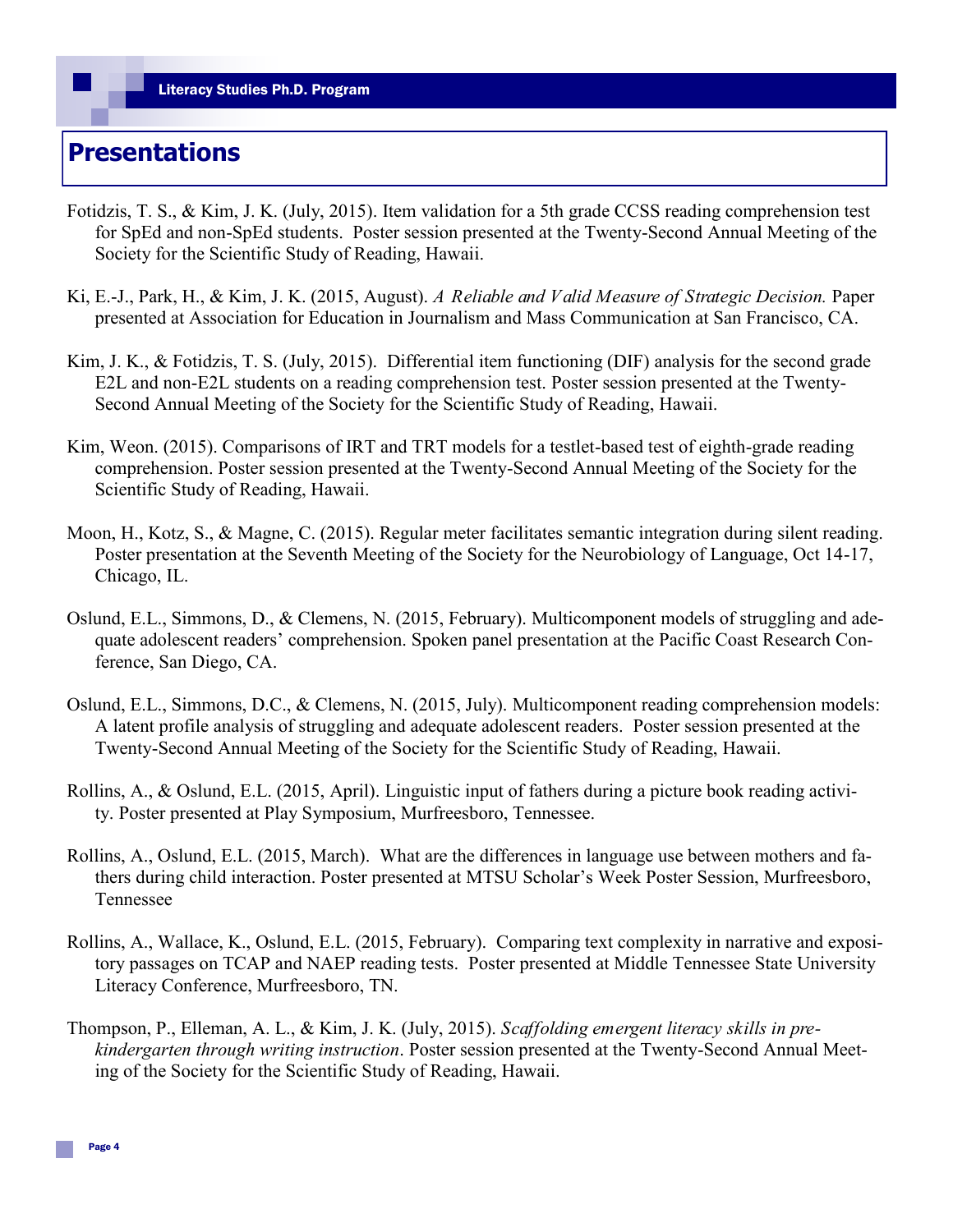# **Publications**

- Clemens, N. H., Davis, J. L., Simmons, L.E., Oslund, E.L., & Simmons, D.C. (2015). Interpreting secondary students' performance on a timed, multiple-choice reading assessment: The prevalence and impact of non-attempted items. *Journal of Psychoeducational Assessment, 33,* 154-165. doi:10.1177/0734282914547493
- Cornett, R. P., & Kim, J. K. (2015). Psychometric analysis of the Elementary Experience Scale and its predictability of elementary literacy scores. *Scientia Et Humanitas, 5*, 91-104.
- Moon, H., & Magne, C. (2015). Noun/verb distinction in English stress homographs: An ERP study. *NeuroReport, 26*, 753-757.
- Oslund, E.L., Simmons, D.C, Hagan-Burke, S., Simmons, L.E., Coyne, M.D., Kwok, O., & Taylor, A. (2015). Can curriculum-embedded measures predict the later reading achievement of kindergarteners' at risk of reading disability? *Learning Disability Quarterly, 38*, 3-14. doi:10.1177/073194871
- Seo, D. G., Kim, J. K., & Kim, K. (2015). Characteristics of item parameter estimation for the multidimensional item response theory (MIRT). *Korean Journal of Psychology: General, 34*, 619-640
- Simmons, D. C., Kim, M., Kwok, O., Coyne, M. D., Simmons, L. E., Oslund, E.L.,…Rawlinson, D. (2015). Examining the effects of linking student performance and progression in a tier 2 kindergarten reading intervention. *Journal of Learning Disabilities, 48,* 255-270*.*  doi:10.1177/00222194134970974524752

### **Awards**

Joanne Coggins received a grant for \$2000.00 from APM, Inc. \$995.00 of the grant was used to purchase Xcalibre 4.2 (psychometric software), and the rest helped fund travel to the 2015 Annual Conference of the Society for the Scientific Study of Reading in Hawaii.

Congratulations to two of the Literacy Studies Ph.D. Program's recent graduates—Dr. Rachel L. Peay Cornett and Dr. Penny Thompson—for being selected to serve on the state's Early Literacy Council.

*Continued on page 6*